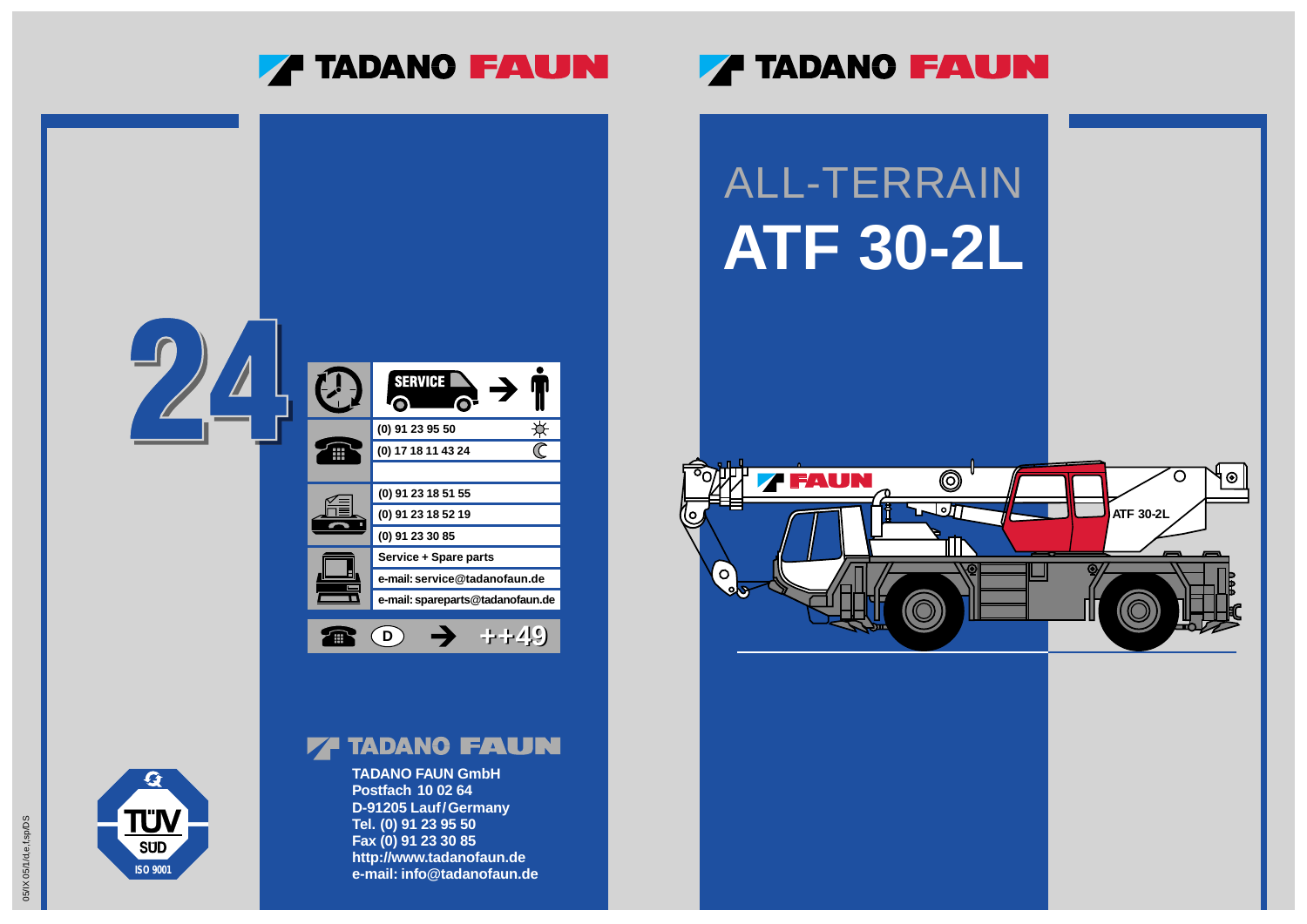

Maße (mm) Dimensions (mm) Dimensiones (mm)

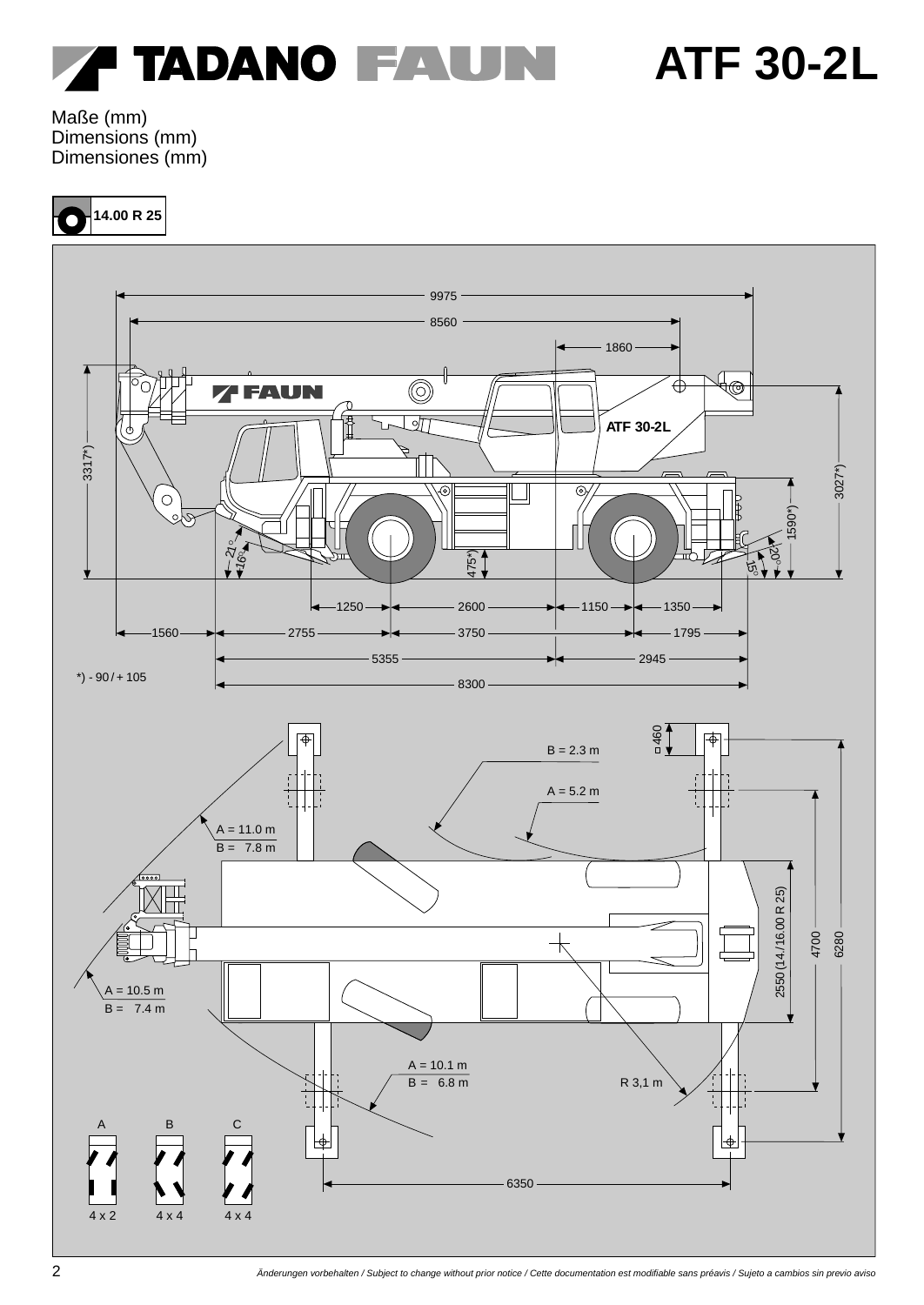### **7 TADANO FAUN**

### **ATF 30-2L**

### Gewichte / Geschwindigkeiten Weights /Working speeds Poids /Vitesses Pesos /Velocidades de trabajo

|  | Achse / Axle<br>Essieu / Eie |     | <b>Gesamtgewicht / Total weight</b><br>Poids total / Peso total |
|--|------------------------------|-----|-----------------------------------------------------------------|
|  |                              | . . | 24                                                              |

\* Incl. 2,6 t Gegengewicht, 8 m Auslegerverlängerung, 20 t Unterflasche, 4 t Hakengeschirr, Antrieb 4 x 4, Bereifung 14.00 R 25, Reserverad.<br>\* Incl. 2.6 t counterweight, 8 m boom extension, 20 t hook block, 4 t swivel hook

\* Incl. de 2,6 t contrepoids, 8 m fléchette, 20 t moufle, 4 t elingues, entraînement 4 x 4, pneus 14.00 R 25, roue de rechange.<br>\* Incl. contrapeso de 2,6 t, 8 m plumín, 20 t gancho, 4 t gancho de bola, tracción 4 x 4, neum

|           |  | Traglast / Lifting capacity / Force<br>de levage / Capacidad de elevación | <b>Rollen / Sheaves</b><br><b>Pulies / Poleas</b> | Stränge / Parts of line<br>Brins / Ramales de cable | <b>Gewicht / Weight</b><br>Poid / Peso |
|-----------|--|---------------------------------------------------------------------------|---------------------------------------------------|-----------------------------------------------------|----------------------------------------|
|           |  | 32 t                                                                      |                                                   |                                                     | 280 kg                                 |
| $\bullet$ |  | 20 t                                                                      |                                                   |                                                     | 200 kg                                 |
|           |  | 10 <sub>t</sub>                                                           |                                                   |                                                     | 150 kg                                 |
|           |  | 41                                                                        |                                                   |                                                     | 75 kg                                  |

#### 建學 **THREE V+**

| Land                                | 1       | $\mathbf{2}$ | 3        | 4        | 5        | 6        | R       | Alltarm |
|-------------------------------------|---------|--------------|----------|----------|----------|----------|---------|---------|
| $\mathcal{L}$<br> 14.00             | $0 - 5$ | $0 - 7$      | $0 - 11$ | $0 - 17$ | $0 - 27$ | $0 - 41$ | $0 - 5$ | 74%     |
| $\vert\vert\mathrm{km/h}\vert\vert$ | 10      | 15           | 24       | 36       | 57       | 80       | 10      | 40%     |
| 427<br> 16.00                       | $0 - 5$ | $0 - 8$      | $0 - 12$ | $0 - 19$ | $0 - 29$ | $0 - 44$ | $0 - 5$ | 65%     |
| $\left \mathrm{km/h}\right  \geq 1$ | 10      | 16           | 26       | 39       | 61       | 80       | 11      | 36%     |

| <b>Stufenlos</b>            | Infinitely variable<br>Progressivement variable<br>Infinitamente variable | Seil<br>Rope<br>Câble<br>Cable | Max. Seilzug<br>Max. single line pull<br>Effort maxi au brin simple<br>Trio máximo por ramal |
|-----------------------------|---------------------------------------------------------------------------|--------------------------------|----------------------------------------------------------------------------------------------|
| $0 - 120$ m/min             | für einfachen Strang<br>single line<br>au brin simple<br>ramal simple     | 14 mm / 140 m                  | 39 kN<br>1. Lage<br>1 <sup>st</sup> layer<br>1 <sup>er</sup> brin<br>capa 1                  |
| $0 - 2.5$ min <sup>-1</sup> |                                                                           |                                |                                                                                              |
| $-1^{\circ} - +80^{\circ}$  | ca. 20 s<br>approx. 20 s<br>env.20s<br>aproximadamente 20 s               |                                |                                                                                              |
| $8.6 m - 28.5 m$            | ca. 75 s<br>approx. 75 s<br>env. 75 s<br>aproximadamente 75 s             |                                |                                                                                              |

Änderungen vorbehalten / Subject to change without prior notice / Cette documentation est modifiable sans préavis / Sujeto a cambios sin previo aviso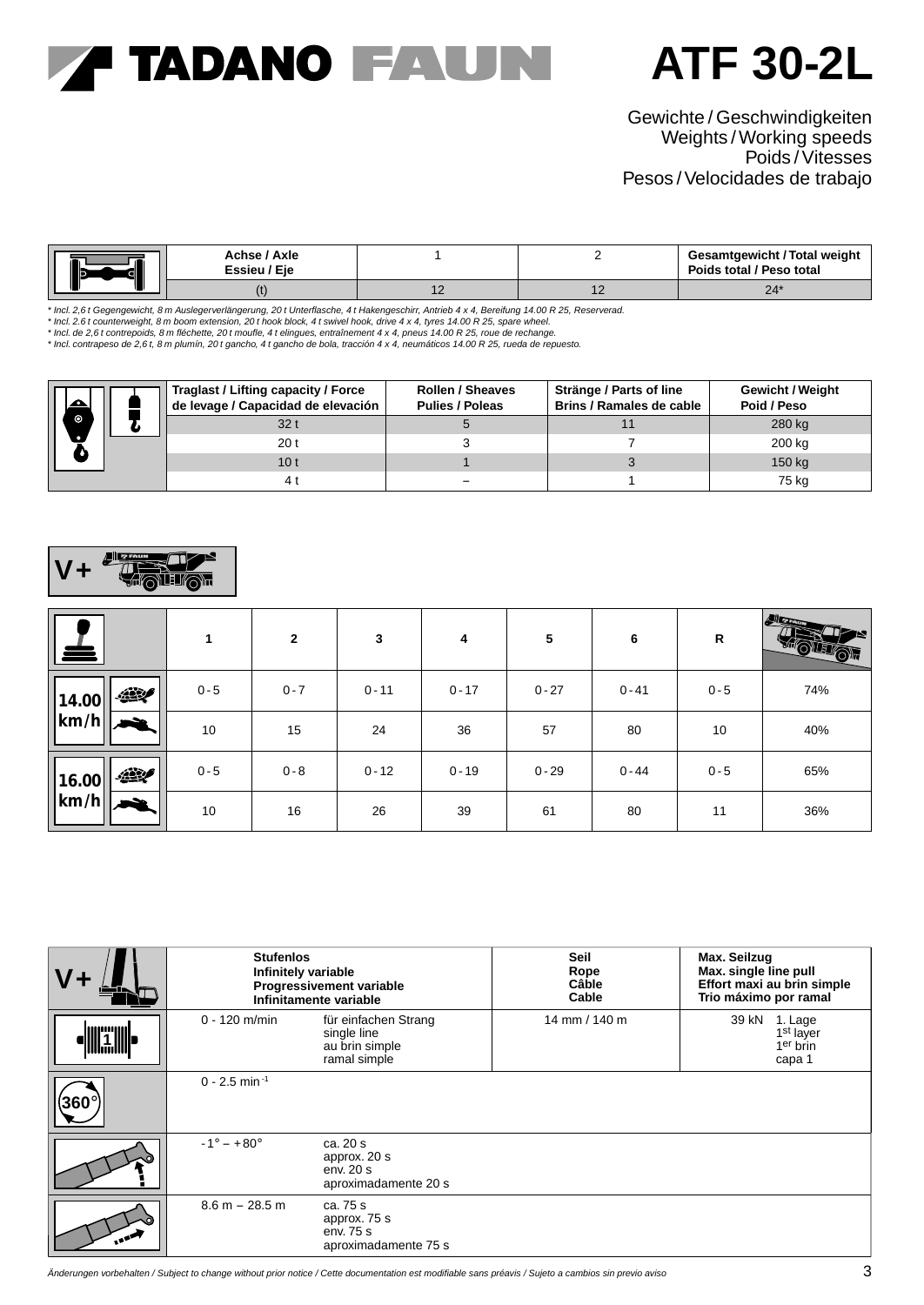$\Box$ 

**DIN** 

### **Tragfähigkeiten** Lifting capacities Capacités de levage Capacidades de elevación

 $\Gamma$ 

|                     |              | 360°           | 5.6t         |                |              |      |                |      |      |              |      | <b>DIN</b> |
|---------------------|--------------|----------------|--------------|----------------|--------------|------|----------------|------|------|--------------|------|------------|
| $\mathbf{P}_m$      | 8.6          | 11.9           | 11.9         | 15.2           | 15.2         | 18.5 | 18.5           | 18.5 | 21.9 | 21.9         | 25.2 | 28.5       |
| 2.7                 | $35.0*$      |                |              |                |              |      |                |      |      |              |      |            |
| 3.0                 | 30.0         | 22.0           | 13.5         | 22.0           | 13.5         | 13.5 | 13.5           | 13.5 |      |              |      |            |
| 3.5                 | 23.4         | 22.0           | 13.5         | 21.5           | 13.5         | 13.5 | 13.1           | 13.5 |      |              |      |            |
| 4.0                 | 21.2         | 20.7           | 13.5         | 20.2           | 13.5         | 13.5 | 12.8           | 13.5 | 13.5 | 9.0          | 11.0 |            |
| 4.5                 | 19.6         | 19.3           | 13.5         | 18.7           | 13.5         | 13.5 | 12.2           | 13.5 | 13.5 | 9.0          | 11.0 |            |
| 5.0                 | 18.7         | 18.3           | 13.5         | 17.3           | 13.5         | 13.5 | 11.3           | 13.5 | 13.5 | 9.0          | 11.0 | 9.0        |
| 6.0                 | 14.8         | 14.3           | 13.5         | 14.8           | 13.5         | 13.5 | 9.9            | 13.5 | 13.1 | 8.6          | 10.6 | 9.0        |
| 7.0                 |              | 12.3           | 13.3         | 12.0           | 12.1         | 12.0 | 8.9            | 12.6 | 11.4 | 7.8          | 10.1 | 8.7        |
| 8.0                 |              | 10.0           | 10.7         | 9.6            | 10.8         | 10.0 | 7.9            | 10.5 | 10.0 | 7.0          | 9.3  | $8.2\,$    |
| 9.0                 |              | 8.3            | 8.9          | 7.9            | 9.1          | 8.1  | 7.2            | 8.6  | 8.3  | 6.3          | 8.3  | 7.6        |
| 10.0                |              | 7.0            | 7.7          | 6.6            | 7.7          | 6.9  | 6.6            | 7.3  | 7.0  | 5.8          | 7.1  | 7.0        |
| 11.0                |              |                |              | 5.6            | 6.7          | 5.9  | 6.1            | 6.3  | 6.1  | 5.3          | 6.1  | $6.2\,$    |
| 12.0                |              |                |              | 4.8            | 5.9          | 5.1  | 5.6            | 5.6  | 5.3  | 4.9          | 5.4  | $5.5\,$    |
| 14.0                |              |                |              |                |              | 3.9  | 4.7            | 4.4  | 4.0  | 4.2          | 4.1  | 4.2        |
| 16.0                |              |                |              |                |              | 3.0  | 3.8            | 3.4  | 3.1  | 3.6          | 3.2  | $3.3\,$    |
| 18.0                |              |                |              |                |              |      |                |      | 2.5  | 3.2          | 2.6  | 2.7        |
| 20.0                |              |                |              |                |              |      |                |      | 2.0  | 2.6          | 2.1  | $2.2\,$    |
| 22.0                |              |                |              |                |              |      |                |      |      |              | 1.7  | 1.8        |
| 24.0                |              |                |              |                |              |      |                |      |      |              |      | $1.4$      |
| 26.0                |              |                |              |                |              |      |                |      |      |              |      | 1.1        |
|                     | $\mathbf{0}$ | 50             | $\mathbf{0}$ | 100            | $\mathbf{0}$ | 100  | $\overline{0}$ | 50   | 100  | $\mathbf{0}$ | 100  | 100        |
| Ш                   | 0            | 0              | 25           | 0              | 50           | 25   | 75             | 50   | 50   | 100          | 75   | 100        |
| ℅<br>$\mathbf{III}$ | $\mathbf 0$  | $\overline{0}$ | 25           | $\overline{0}$ | 50           | 25   | 75             | 50   | 50   | 100          | 75   | 100        |

#### Deposed **360**° **5.6 t**  $\boldsymbol{Z}$

8.0 9.0 10.0 11.0 12.0 14.0 16.0 18.0 20.0 22.0 24.0 26.0 28.0 30.0 32.0 **28.5 m + 8.0 m 0**° **15**° **30**° 4.40 4.25 4.05 3.85 3.65 3.30 3.00 2.70 2.20 1.80 1.45 1.15 0.90 0.65 0.50 2.90 2.80 2.70 2.50 2.35 2.15 2.00 1.85 1.55 1.20 0.95 0.70 0.55 2.10 2.00 1.85 1.75 1.65 1.60 1.55 1.25 1.00 0.75 0.55  $\div$ **m**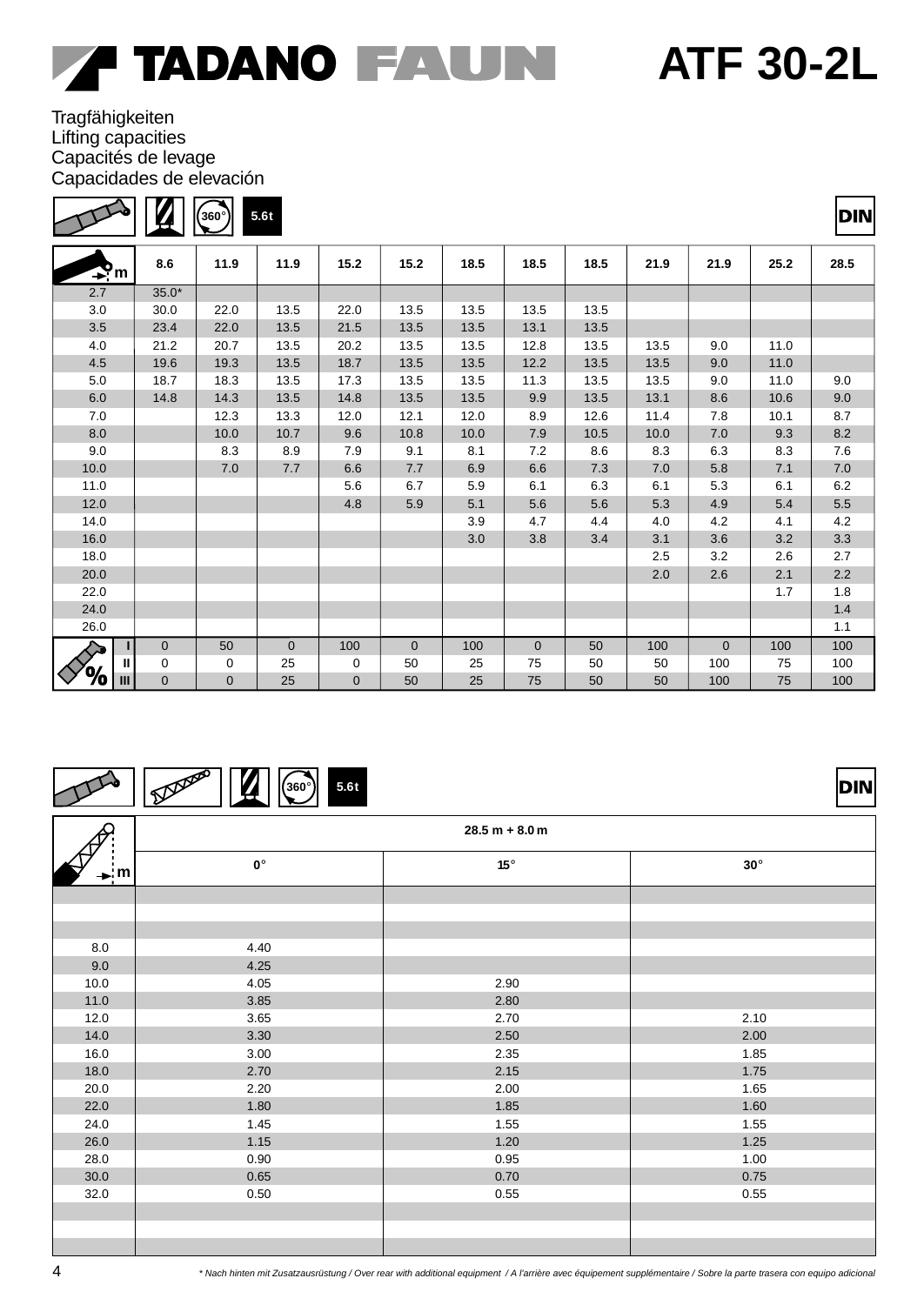

Hubhöhen Lifting heights Hauteurs de levage Alturas de elevación

DIN



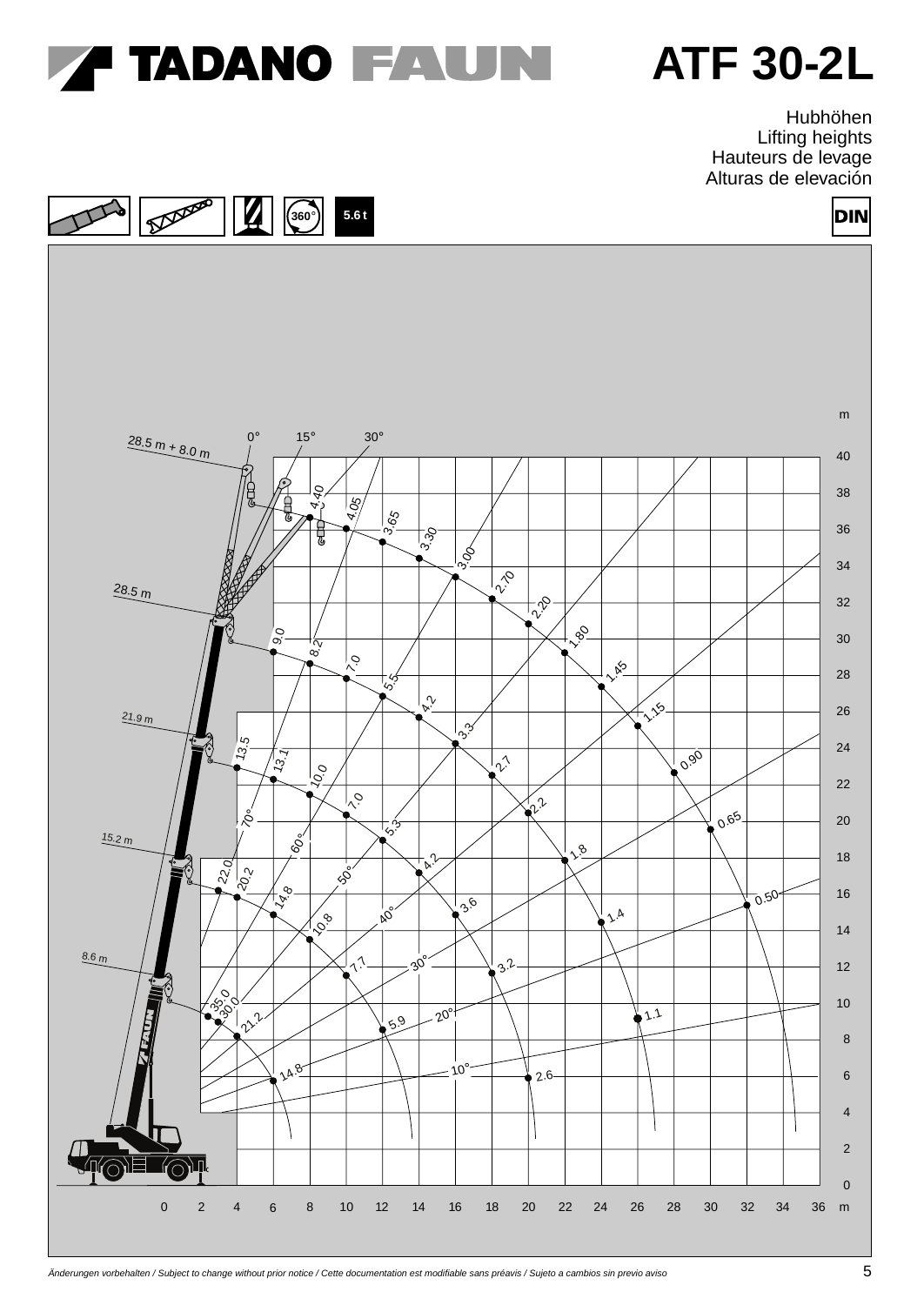$\Box$ ┑

**DIN** 

### **Tragfähigkeiten** Lifting capacities Capacités de levage Capacidades de elevación

 $\Gamma$ 

|                     | И           | (360°)      | 2.6t         |             |                |      |                |      |      |                |       | DIN     |
|---------------------|-------------|-------------|--------------|-------------|----------------|------|----------------|------|------|----------------|-------|---------|
| $\mathbf{P}_m$      | 8.6         | 11.9        | 11.9         | 15.2        | 15.2           | 18.5 | 18.5           | 18.5 | 21.9 | 21.9           | 25.2  | 28.5    |
| 2.7                 | $35.0*$     |             |              |             |                |      |                |      |      |                |       |         |
| 3.0                 | 30.0        | 22.0        | 13.5         | 22.0        | 13.5           | 13.5 | 13.5           | 13.5 |      |                |       |         |
| 3.5                 | 23.4        | 22.0        | 13.5         | 21.5        | 13.5           | 13.5 | 13.1           | 13.5 |      |                |       |         |
| 4.0                 | 21.0        | 20.7        | 13.5         | 20.2        | 13.5           | 13.5 | 12.8           | 13.5 | 13.5 | 9.0            | 11.0  |         |
| 4.5                 | 19.3        | 19.0        | 13.5         | 18.7        | 13.5           | 13.5 | 12.2           | 13.5 | 13.5 | 9.0            | 11.0  |         |
| 5.0                 | 18.2        | 18.0        | 13.5         | 17.3        | 13.5           | 13.5 | 11.3           | 13.5 | 13.5 | 9.0            | 11.0  | 9.0     |
| 6.0                 | 14.3        | 14.0        | 13.5         | 13.7        | 13.5           | 13.5 | 9.9            | 13.5 | 13.1 | 8.6            | 10.6  | 9.0     |
| 7.0                 |             | 10.5        | 11.3         | 10.2        | 11.6           | 10.6 | 8.9            | 11.0 | 10.8 | 7.8            | 10.1  | 8.7     |
| 8.0                 |             | 8.3         | 9.1          | 8.1         | 9.2            | 8.4  | 7.9            | 8.8  | 8.6  | 7.0            | 8.6   | 8.2     |
| 9.0                 |             | 6.8         | 7.6          | 6.4         | 7.6            | 6.8  | 7.2            | 7.3  | 7.0  | 6.3            | 6.9   | 7.0     |
| 10.0                |             | 5.6         | 6.4          | 5.4         | 6.4            | 5.7  | 6.5            | 6.1  | 5.8  | 5.8            | 5.8   | 5.9     |
| 11.0                |             |             |              | 4.5         | 5.6            | 4.7  | 5.6            | 5.2  | 4.9  | 5.3            | 5.0   | 5.1     |
| 12.0                |             |             |              | 3.8         | 4,8            | 4.0  | 4.8            | 4.5  | 4.2  | 4.9            | 4.4   | 4.5     |
| 14.0                |             |             |              |             |                | 3.0  | 3.8            | 3.4  | 3.1  | 3.8            | 3.3   | 3.4     |
| 16.0                |             |             |              |             |                | 2.2  | 3.0            | 2,6  | 2.4  | 3.0            | 2.5   | 2.6     |
| 18.0                |             |             |              |             |                |      |                |      | 1.8  | 2.5            | 2.0   | 2.0     |
| 20.0                |             |             |              |             |                |      |                |      | 1.4  | 2.0            | 1.5   | 1.6     |
| 22.0                |             |             |              |             |                |      |                |      |      |                | $1.2$ | $1.2$   |
| 24.0                |             |             |              |             |                |      |                |      |      |                |       | $0.9\,$ |
| 26.0                |             |             |              |             |                |      |                |      |      |                |       | 0.7     |
|                     | 0           | 50          | $\mathbf{0}$ | 100         | $\overline{0}$ | 100  | $\overline{0}$ | 50   | 100  | $\overline{0}$ | 100   | 100     |
| $\mathbf{I}$        | 0           | 0           | 25           | 0           | 50             | 25   | 75             | 50   | 50   | 100            | 75    | 100     |
| ‰<br>$\mathbf{III}$ | $\mathbf 0$ | $\mathbf 0$ | 25           | $\mathbf 0$ | 50             | 25   | 75             | 50   | 50   | 100            | 75    | 100     |

#### Deposed  $\mathbf Z$ **360**° **2.6 t**

8.0 9.0 10.0 11.0 12.0 14.0 16.0 18.0 20.0 22.0 24.0 26.0 28.0 **28.5 m + 8.0 m 0**° **15**° **30**° 4.40 4.25 4.05 3.85 3.65 3.30 2.65 2.10 1.65 1.25 0.95 0.70 0.50 2.90 2.80 2.70 2.50 2.35 2.15 1.80 1.35 1.05 0.80 0.55 2.10 2.00 1.85 1.75 1.65 1.45 1.15 0.85 0.60 **m**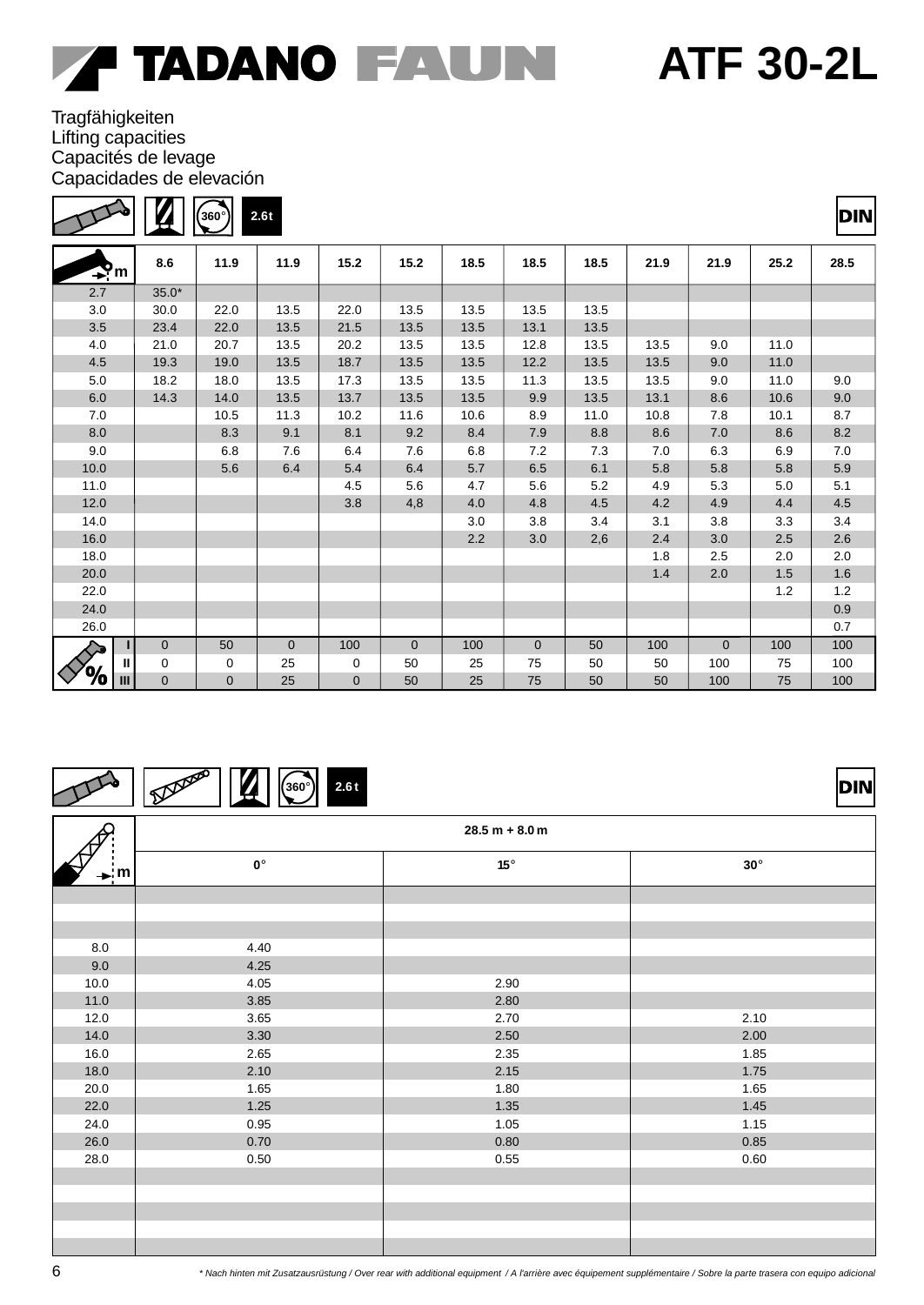

Hubhöhen Lifting heights Hauteurs de levage Alturas de elevación

DIN



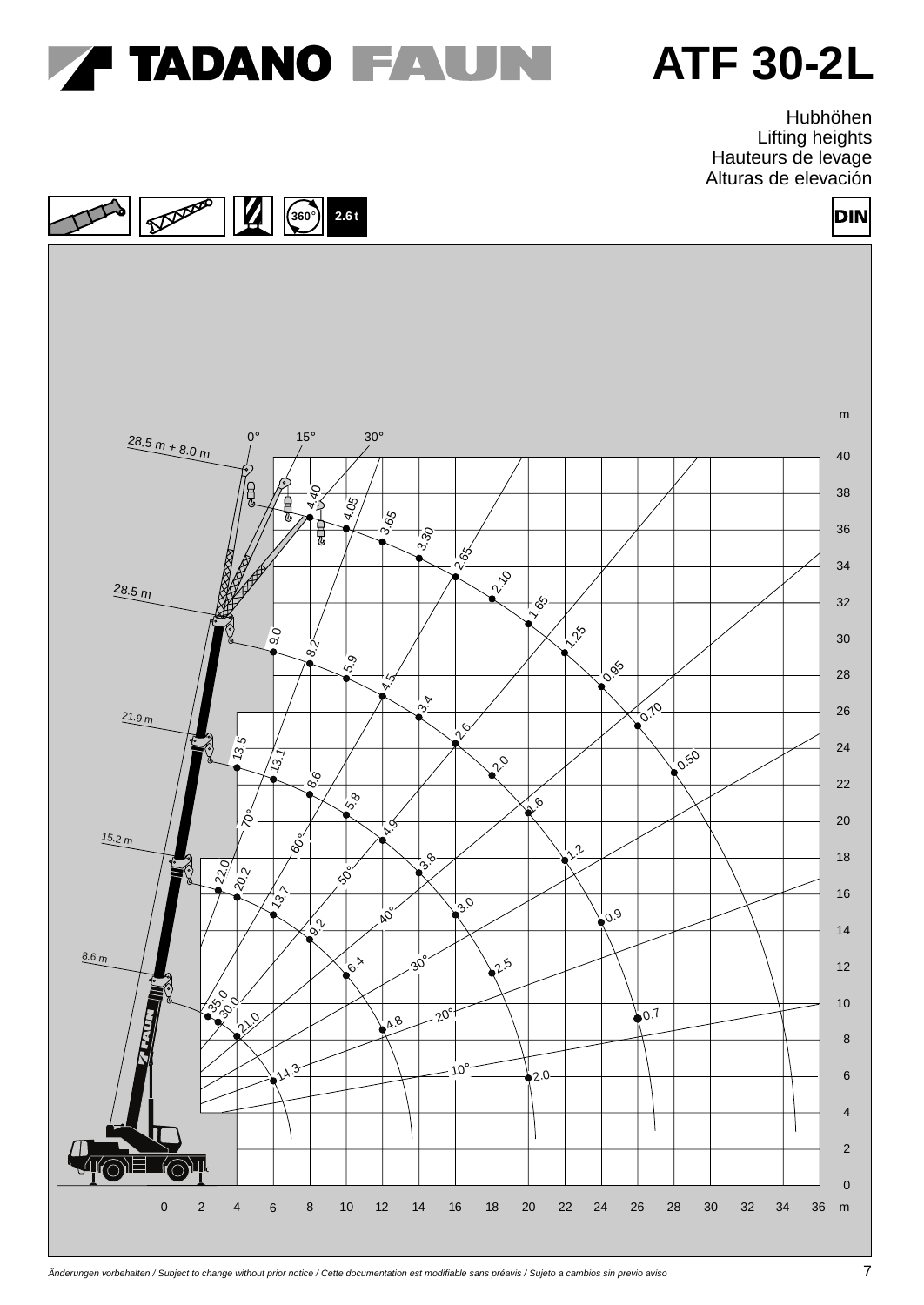# F TADANO FAUN

# **ATF 30-2L**

### **Tragfähigkeiten** Lifting capacities Capacités de levage Capacidades de elevación

|              | D<br>l' Fo  | 5.6t              | <b>DIN</b>        |
|--------------|-------------|-------------------|-------------------|
| 'm           | 8.6 m       | 11.9 <sub>m</sub> | 15.2 <sub>m</sub> |
|              |             |                   |                   |
|              |             |                   |                   |
|              |             |                   |                   |
|              |             |                   |                   |
| 3.0          | 11.50       | 11.80             | 12.00             |
| 3.5          | 10.50       | 10.70             | 10.80             |
| 4.0          | 9.55        | 9.75              | 9.80              |
| 4.5          | 8.75        | 8.95              | 9.00              |
| 5.0          | 8.05        | 8.30              | 8.40              |
| 6.0          | 6.75        | 7.05              | 7.20              |
| 7.0          |             | 5.65              | 5.80              |
| 8.0          |             | 4.60<br>4.75      |                   |
| 9.0          |             | 3.80              | 3.95              |
| 10.0         |             | 3.20              | 3.30              |
| 11.0         |             |                   | 2.75              |
| 12.0         |             |                   | 2.30              |
|              |             |                   |                   |
|              |             |                   |                   |
|              |             |                   |                   |
|              |             |                   |                   |
| П            | $\mathbf 0$ | $\mathbf 0$       | $\mathbf 0$       |
| $\mathbf{I}$ | 0           | 25                | 50                |
| Ш            | $\mathbf 0$ | 25                | 50                |

Hubhöhen Lifting heights Hauteurs de levage Alturas de elevación



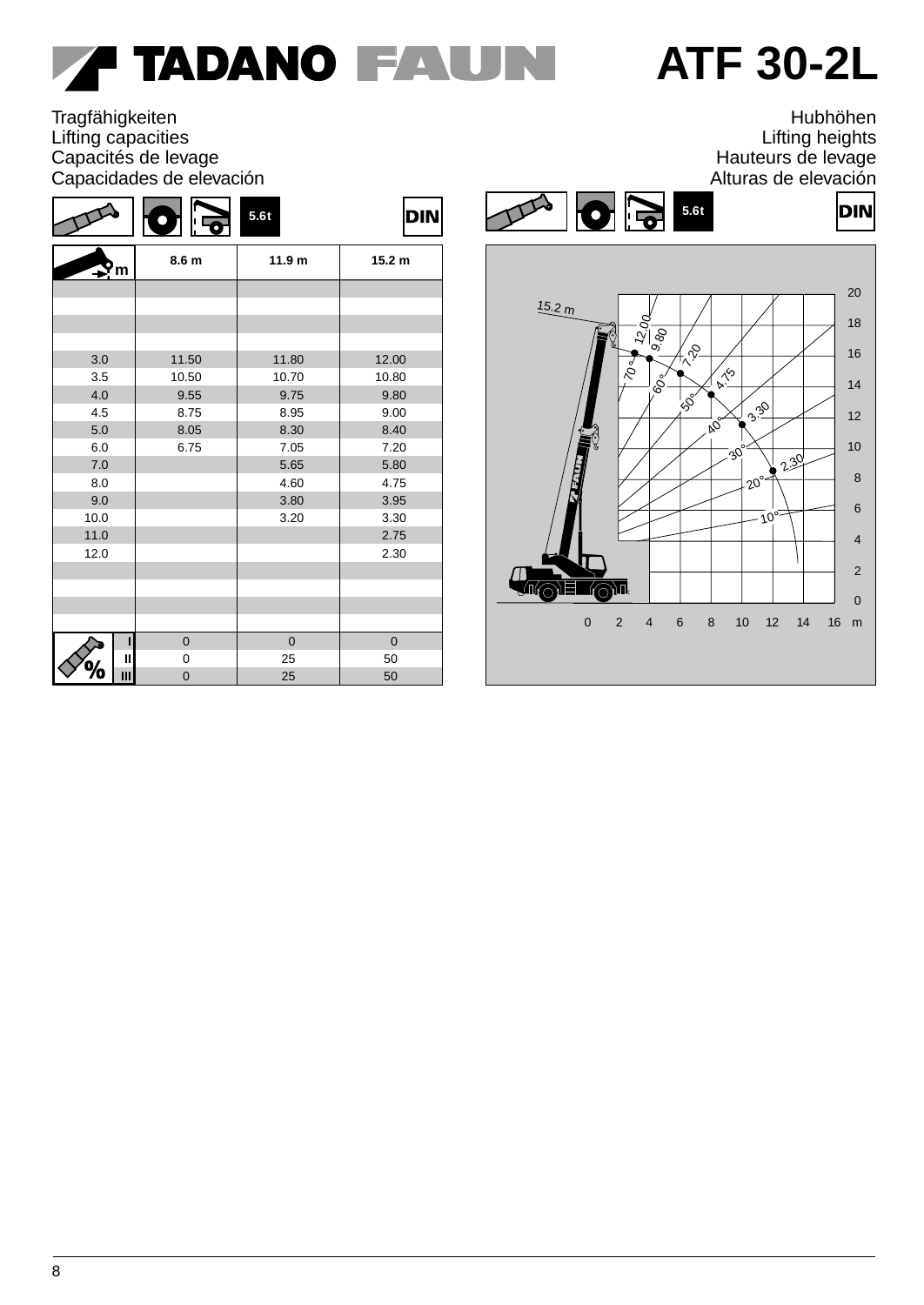# **TADANO FAUNI**

## **ATF 30-2L**

**Tragfähigkeiten** Lifting capacities Capacités de levage Capacidades de elevación

|      | O<br><sup>∦  </sup> प्ल | 2.6t              | <b>DIN</b>        |  |
|------|-------------------------|-------------------|-------------------|--|
| ٢m   | 8.6 m                   | 11.9 <sub>m</sub> | 15.2 <sub>m</sub> |  |
|      |                         |                   |                   |  |
|      |                         |                   |                   |  |
|      |                         |                   |                   |  |
|      |                         |                   |                   |  |
| 3.0  | 11.50                   | 11.80             | 12.00             |  |
| 3.5  | 10.50                   | 10.70             | 10.80             |  |
| 4.0  | 9.55                    | 9.75              | 9.80              |  |
| 4.5  | 8.75                    | 8.95              | 9.00              |  |
| 5.0  | 7.50                    | 7.80              | 8.00              |  |
| 6.0  | 5.65                    | 5.90              | 6.05              |  |
| 7.0  |                         | 4.60              | 4.80              |  |
| 8.0  |                         | 3.70              | 3.90              |  |
| 9.0  |                         | 3.00              | 3.20              |  |
| 10.0 |                         | 2.50              | 2.65              |  |
| 11.0 |                         |                   | 2.20              |  |
| 12.0 |                         |                   | 1.85              |  |
|      |                         |                   |                   |  |
|      |                         |                   |                   |  |
|      |                         |                   |                   |  |
|      |                         |                   |                   |  |
| ı    | $\mathbf 0$             | $\mathbf 0$       | $\mathbf 0$       |  |
| Ш    | 0                       | 25                | 50                |  |
| Ш    | $\mathbf 0$             | 25                | 50                |  |

Hubhöhen Lifting heights Hauteurs de levage Alturas de elevación



|              | $360^\circ$<br>Q | 2.6t              | <b>DIN</b>        |  |  |
|--------------|------------------|-------------------|-------------------|--|--|
| m            | 8.6 m            | 11.9 <sub>m</sub> | 15.2 <sub>m</sub> |  |  |
|              |                  |                   |                   |  |  |
|              |                  |                   |                   |  |  |
|              |                  |                   |                   |  |  |
|              |                  |                   |                   |  |  |
| 3.0<br>3.5   | 7.00<br>5.85     | 7.15<br>6.05      | 7.25<br>6.20      |  |  |
| 4.0          | 5.05             | 5.30              | 5.45              |  |  |
| 4.5          | 4.45             | 4.65              | 4.80              |  |  |
| 5.0          | 3.90             | 4.10              | 4.25              |  |  |
| 6.0          | 3.00             | 3.30              | 3.45              |  |  |
| 7.0          |                  | 2.50              | 2.70              |  |  |
| 8.0          |                  | 1.90              | 2.05              |  |  |
| 9.0          |                  | 1.40              | 1.55              |  |  |
| 10.0         |                  | 1.05              | 1.15              |  |  |
| 11.0         |                  |                   | 0.85              |  |  |
| 12.0         |                  |                   | 0.60              |  |  |
|              |                  |                   |                   |  |  |
|              |                  |                   |                   |  |  |
|              |                  |                   |                   |  |  |
|              |                  |                   |                   |  |  |
| п            | $\overline{0}$   | $\overline{0}$    | $\overline{0}$    |  |  |
| $\mathbf{I}$ | 0                | 25                | 50                |  |  |
| Ш            | 0                | 25                | 50                |  |  |



Änderungen vorbehalten / Subject to change without prior notice / Cette documentation est modifiable sans préavis / Sujeto a cambios sin previo aviso 9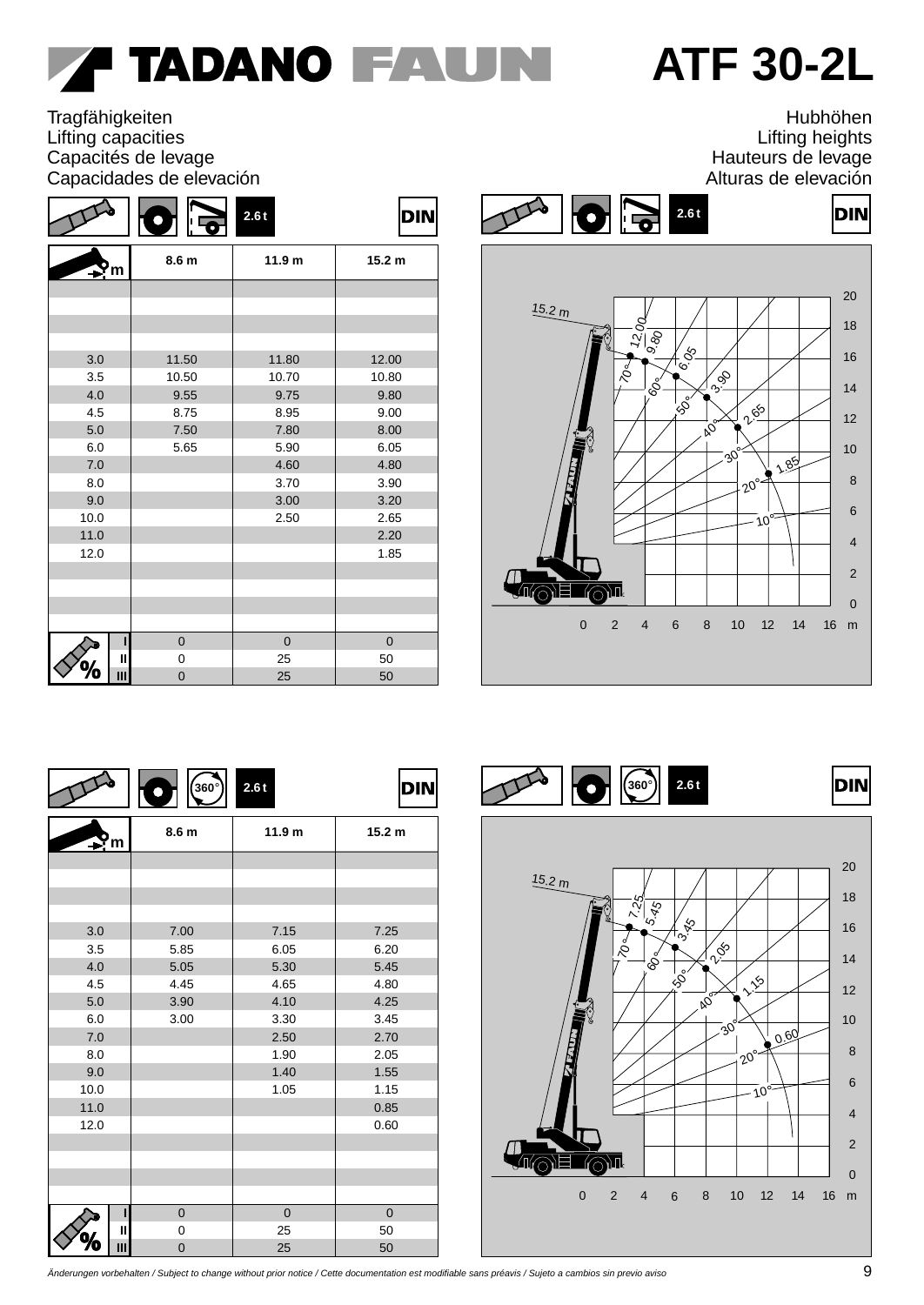# **TADANO FAUN**

### **ATF 30-2L**

**DIN** 

DIN

Tragfähigkeiten an der Doppelklappspitze Lifting capacities with double-folding boom extension Capacités de levage à la fléchette double Capacidades de elevación con plumín doble

|--|--|--|--|

|      |             | $28.5 m + 7.16 m$ |            | $28.5 m + 12.20 m$ |      |            |  |
|------|-------------|-------------------|------------|--------------------|------|------------|--|
| – ¦m | $0^{\circ}$ | $15^\circ$        | $30^\circ$ | $0^{\circ}$        | 15°  | $30^\circ$ |  |
|      |             |                   |            |                    |      |            |  |
|      |             |                   |            |                    |      |            |  |
|      |             |                   |            |                    |      |            |  |
| 8.0  | 5.00        |                   |            |                    |      |            |  |
| 9.0  | 4.90        |                   |            | 3.20               |      |            |  |
| 10.0 | 4.80        | 3.40              |            | 3.05               | 2.10 |            |  |
| 11.0 | 4.50        | 3.30              |            | 2.95               | 2.00 |            |  |
| 12.0 | 4.25        | 3.20              | 2.40       | 2.85               | 1.90 | 1.40       |  |
| 14.0 | 3.65        | 2.90              | 2.30       | 2.60               | 1.75 | 1.30       |  |
| 16.0 | 3.20        | 2.70              | 2.15       | 2.25               | 1.55 | 1.20       |  |
| 18.0 | 2.70        | 2.45              | 2.05       | 2.00               | 1.45 | 1.15       |  |
| 20.0 | 2.15        | 2.25              | 1.95       | 1.75               | 1.35 | 1.05       |  |
| 22.0 | 1.75        | 1.85              | 1.85       | 1.60               | 1.25 | 1.00       |  |
| 24.0 | 1.40        | 1.45              | 1.50       | 1.45               | 1.15 | 0.95       |  |
| 26.0 | 1.10        | 1.15              | 1.20       | 1.15               | 1.05 | 0.90       |  |
| 28.0 | 0.85        | 0.90              | 0.90       | 0.90               | 1.00 | 0.87       |  |
| 30.0 | 0.60        | 0.65              | 0.65       | 0.70               | 0.80 | 0.85       |  |
| 32.0 |             |                   |            | 0.50               | 0.60 | 0.65       |  |
|      |             |                   |            |                    |      |            |  |
|      |             |                   |            |                    |      |            |  |
|      |             |                   |            |                    |      |            |  |

|--|--|--|--|--|

**30**° 8.0 9.0 10.0 11.0 12.0 14.0 16.0 18.0 20.0 22.0 24.0 26.0 28.0 30.0 **28.5m + 7.16 m 0**° **15**° **30**° **0**° **15**° **28.5 m + 12.20 m** 5.00 4.90 4.80 4.50 4.25 3.35 2.60 2.00 1.55 1.15 0.85 0.60 0.40 3.40 3.30 3.20 2.90 2.70 2.15 1.70 1.25 0.95 0.70 0.45 2.40 2.30 2.15 2.05 1.75 1.35 1.00 0.75 0.50 3.20 3.05 2.95 2.85 2.60 2.25 2.00 1.65 1.25 0.95 0.70 0.50 2.10 2.00 1.90 1.75 1.55 1.45 1.35 1.25 1.10 0.85 0.60 0.40 1.40 1.30 1.20 1.15 1.05 1.00 0.95 0.90 0.70 0.45 **m**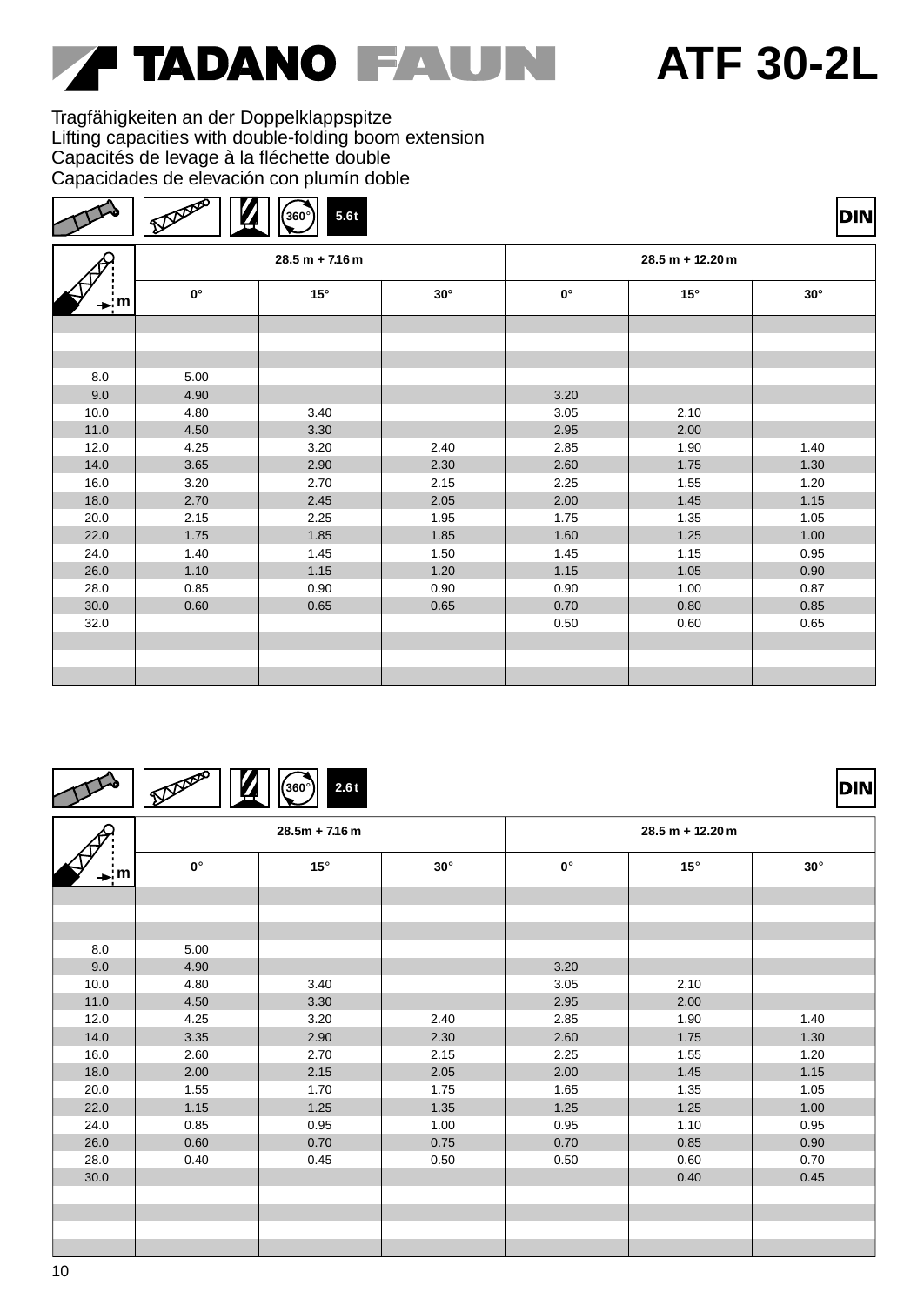

Hubhöhen Lifting heights Hauteurs de levage Alturas de elevación

DIN



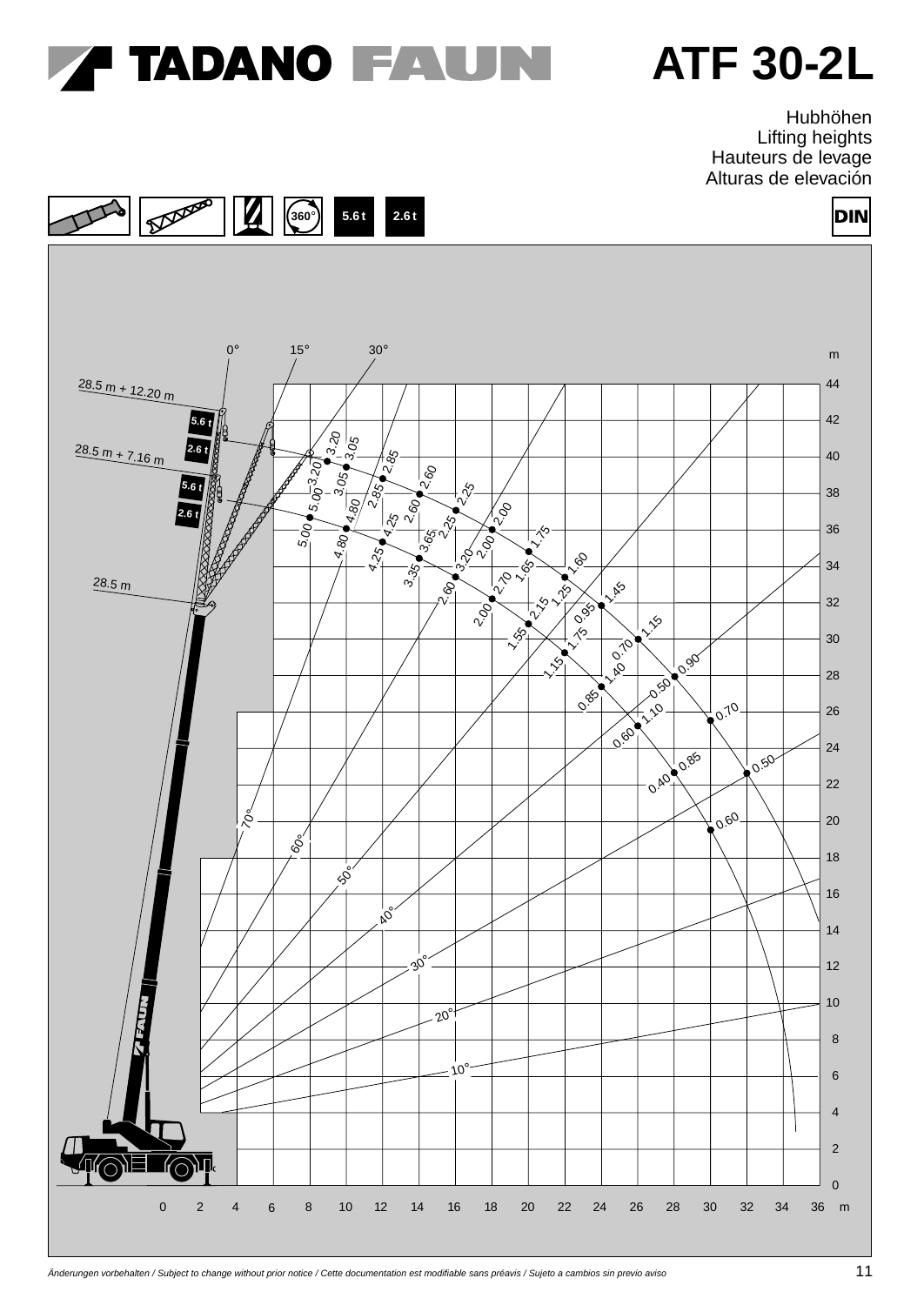## ' TADANO FAUN

## **ATF 30-2L**

#### **Anmerkungen zu den Traglasttabellen**

Die Tragfähigkeiten im Festigkeitsbereich basieren auf DIN 15018 Blatt 2 und Blatt 3 und F.E.M.

Die Tragfähigkeiten im Standsicherheitsbereich entsprechen DIN 15019 Teil 2.

Die zulässige Windgeschwindigkeit beträgt maximal 15 m/sec.

Die Tragfähigkeiten sind in metrischen Tonnen angegeben.

Das Gewicht des Lasthakens bzw. der Hakenflasche und weiterer Anschlagmittel ist von der Tragfähigkeit abzuziehen.

Die Tragfähigkeiten für den Teleskopausleger gelten nur bei demontierter Spitze.

Die Ausladung ist der horizontale Abstand von Mitte Drehkranz bis Mitte freihängender, nicht schwingender Last.

Tragfähigkeitsänderungen vorbehalten.

Obige Angaben dienen nur zur Information. Die Bedienungsanleitungen müssen zu Rate gezogen werden, bevor die Maschine in Betrieb genommen wird. Alle hier gemachten Angaben beziehen sich auf die Standard-Ausführung. Jegliche Ausrüstungsveränderungen können die angegebenen Werte beeinflussen.

#### **Remarks relating to the rating charts**

The lifting capacities in the structural area are based on DIN 15018 parts 2 and 3 and F.E.M.

The lifting capacities in the stability area are based on DIN 15019 part 2.

The maximum permissible wind speed for crane operation is 15 m/sec.

The lifting capacities shown are in metric tons.

The weight of load handling devices such as hook blocks, slings, etc., must be considered as part of the load and must be deducted from the lifting capacities.

The lifting capacities for the telescopic boom apply to a crane with no boom extensions being stowed or mounted on the crane.

The working radius is the horizontal distance from the centre of rotation to the centre of the freely suspended non-oscillating load.

The lifting capacities are subject to change without prior notice.

The above remarks are for basic information only and the operator's manual must be consulted before operating this crane. All data and performances refer to the standard crane. The addition of optional and other equipment may affect the performance of the crane.

#### **Remarques relatives aux tableaux des charges**

Les forces de levage sont conformes aux normes DIN 15018, p. 2 et 3, et F.E.M.

Les forces de levage dans la partie de stabilité au renversement sont conformes aux normes DIN 15019, chap. 2.

La grue peut travailler aux vitesses de vent allant jusqu'à 15 m/s.

Les forces de levage sont données en tonnes métriques.

Le poids du crochet-moufle et de tous les accessoires d'élingage font partie de la charge et sont à déduire des charges indiquées.

Les forces de levage indiquées pour la flèche télescopique s'entendent flèchette déposée.

Comme portée, on entend la distance horizontale du centre de la couronne de rotation au centre de la charge librement suspendue et non oscillante.

Sauf modification de forces de levage.

Les données ci-dessus servent à titre d'information. Avant la mise en marche de la grue il est conseillé d'étudier les instructions de service. Toutes les données indiquées ci-dessus se réfèrent à la machine de base. Tout changement de l'équipement de la grue peut influencer ces valeurs.

#### **Notas relativas a los graficos de carga**

En cuanto a los datos referentes a resistencia, las capacidades de carga están baseados sobre las normas DIN 15018, pág. 2 y 3, y F.E.M.

En cuanto a los datos referentes a estabilidad anti-vuelco, las capacidades de carga están baseados sobre las normas DIN 15019, Cap. 2.

La velocidad anemométrica max. admisible es de 15 m/seg.

Las capacidades de carga indicadas en las tablas corresponden a toneladas métricas.

Hay que deducir los pesos del gancho, eslingas y de otros dispositivos para fijación de cargas de los valores indicados en las tablas.

Las capacidades de carga referentes a la pluma telescópica valen solamente si el plumín está desmontada.

Como alcance se entiende la distancia horizontal desde el centro de la corona de giro hasta el centro de la carga suspendida libremente y no oscilante.

Salvo modificación de capacidades de carga, sin previo aviso.

Los datos arriba indicados sirven solamente para su información. Hay que leer las instrucciones para el uso antes de la puesta en servicio de la máquina. Todos los datos mencionados en las presentes tablas rigen para los modelos standard. Cualquier modificación del equipo montado puede dar lugar a modi-ficaciones de aquellos valores.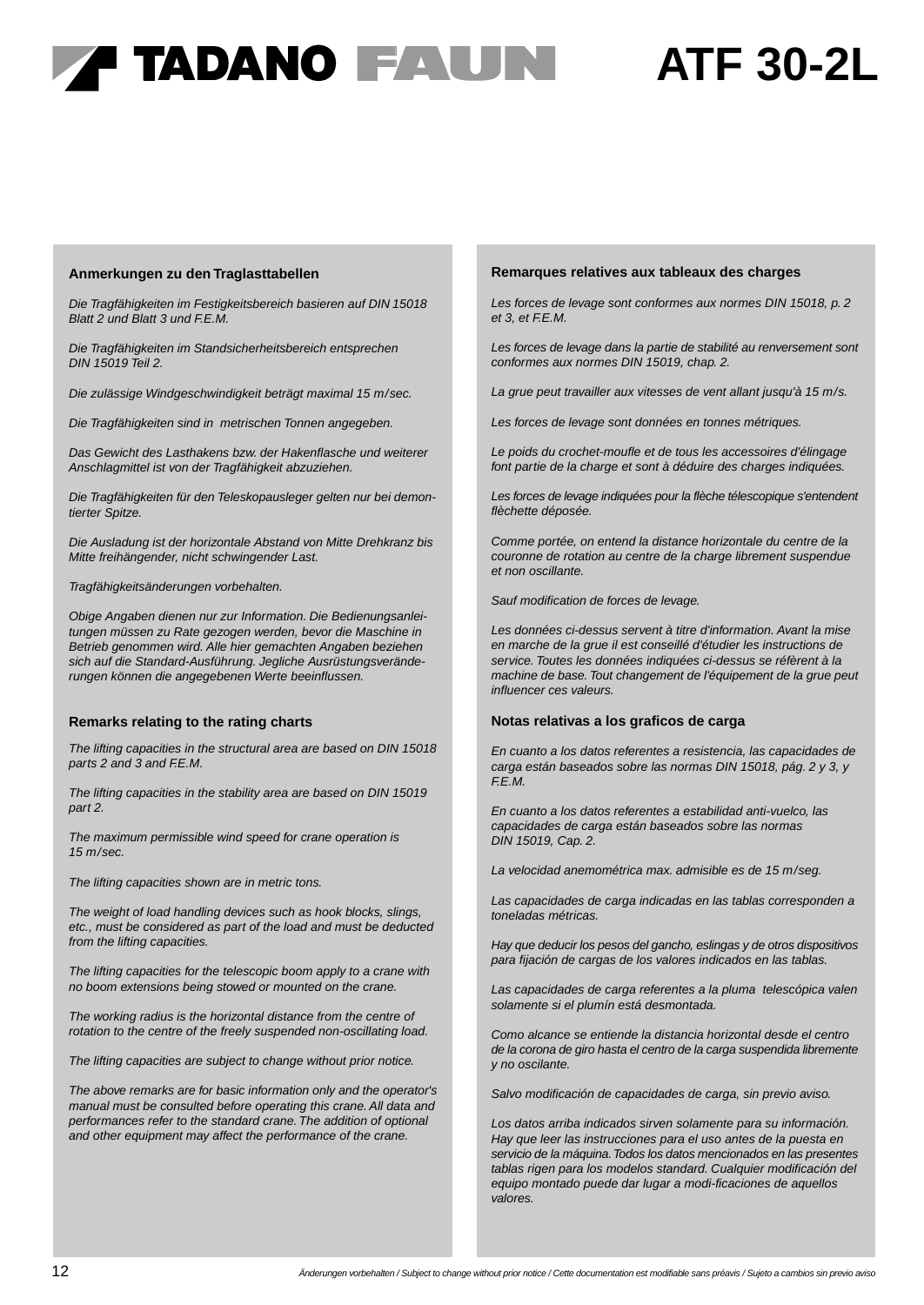



**Rahmen** Verwindungs- und biegesteife Schweißkonstruktion aus hochfestem Feinkornstahl.

**Abstützung** 4-Punkt-Abstützung, hydraulisch, Bedienungsmöglichkeiten an beiden Seiten des Fahrgestelles und in der Oberwagenkabine. Abstützbasis 6,28 m (und 4,7 m) x 6,35 m.

**Motor** Mercedes-Benz 6-Zylinder-Dieselmotor OM 906 LA (Euromot 2 /EPA 2), wassergekühlt, Leistung 205 kW (279 PS) bei 2200 min-1. Drehmoment 1100 Nm (112 kpm) bei 1200 min-1 bis 1600 min-1. Motorleistung nach 80 /1269 /EWG.

**Getriebe** ZF-Lastschaltgetriebe 6 WG 210 mit Drehmomentwandler und "Lock-up" (ab 1. Gang) mit 6 Vorwärts- und 1 Rückwärtsgang.

### **Antrieb** 4 x 4

#### **Achsen**

1. Achse: gelenkt, angetrieben, Differentialsperre quer. 2. Achse: gelenkt, angetrieben, Differentialsperre quer.

**Achsaufhängung** Hydropneumatische Federung mit Niveauregulierung.

**Bremsen** Druckluft-Zweikreis-Bremsanlage mit ABS System. Feststellbremse als Federspeicherbremse an der 1. und 2. Achse wirkend. Dauerbremse als Konstantdrosselanlage mit Auspuffklappenbremse.

**Räder** 4-fach 14.00 R 25

**Lenkung** ZF-Halbblock-Zweikreishydrolenkung. Mechanische Lenkung der 1. Achse, hydraulisch unterstützt, mit Notlenkpumpe. Lenkung beider Achsen möglich. Hydrostatische Lenkung aller Achsen aus der Oberwagenkabine.

**Unterwagenkabine** Ein-Mann-Frontfahrerhaus in Stahl-Kunststoff-Verbund-Konstruktion, Sicherheitsverglasung, gefederter Fahrersitz und motorabhängige Warmwasserheizung, Kontroll- und Bedienungselemente für den Fahrbetrieb. Tempomat-Funktion.

**Elektrische Anlage** 24 Volt-Gleichstrom, 2 Batterien. Die elektrische Anlage entspricht der EG-Norm.

### **Zusatzausrüstung** (gegen Mehrpreis)

Zweimann-Fahrerhaus, 16.00 R 25 Bereifung, Reserverad, Anhängekupplung, Zusatzheizung, Sonderlackierung und Beschriftung.

Weitere Zusatzausrüstung auf Anfrage.



**Rahmen** Verwindungssteife Schweißkonstruktion mit einer außenverzahnten, einreihigen Kugeldrehverbindung, um 360° unbegrenzt drehbar.

**Hydraulik System** Diesel-hydraulisch mit 3-Kreishydraulik, 1 leistungsgeregelte Axialkolbendoppelpumpe (hydraulisch verstellbar) und 1 dreifach Zahnradpumpe. Pumpen vom Fahrmotor angetrieben. Bei Kranbetrieb: 195 kW (265 PS) bei 2000 min-1 (DIN 6270B/DIN 6271).

**Steuerung** Zwei 4-fach Kreuzsteuerhebel mit hydraulischer Vorsteuerung.

**Teleskopausleger** Vierteiliger Teleskopausleger aus hochfestem Feinkornstahl, bestehend aus einem Grundausleger und 3 Teleskopteilen, hydraulisch unter Teillast teleskopierbar. 8,6 m - 28,5 m lang.

**Wippwerk** Ein Differentialzylinder mit angebautem Senkbremssperrventil.

**Hubwerk** Axialkolben-Motor, Hubwerkstrommel mit eingebautem Planetengetriebe und federbelasteter Hydro-Lamellenbremse mit integriertem Freilauf beim Heben. Hubseil mit 'Superstop' Einrichtung.

**Drehwerk** Axialkolben-Motor, zweistufiges Planetengetriebe mit fußbetätigter Betriebsbremse und Feststellung. Drehgeschwindigkeit stufenlos von 0 - 2,5 min-1.

**Gegengewicht** Gesamtgewicht 2,6 t.

**Oberwagenkabine** Großräumige Krankabine in Stahlblechausführung mit Sicherheitsverglasung mit getönten Scheiben, verstellbarem hydraulisch gedämpftem Fahrersitz, motorunabhängige Warmluftheizung, Kontrollund Bedienungselemente für Kranbetrieb, Verfahrbarkeit vom Oberwagen und Abstützbetätigung.

**Elektrische Anlage** 24 Volt-Gleichstrom.

**Sicherheitseinrichtungen** Lastmomentbegrenzung (LMB), Hubendschalter, Windenendschalter, Seilwindendrehmelder, Sicherheitsventile gegen Rohr- und Schlauchbrüche. Sperrventile an Hydraulik-Zylindern.

### **Zusatzausrüstung** (gegen Mehrpreis)

Auslegerverlängerungen: Klappspitze 8,0 m lang, Doppelklappspitze 7,1 m - 12,2 m lang (alle abwinkelbar 0°, 15° und 30°), Zusatzgegengewicht 3 t , 4 t Hakengeschirr, verschiedene Unterflaschen, Ölkühler, Sonderlackierung und Beschriftung.

Weitere Zusatzausrüstung auf Anfrage.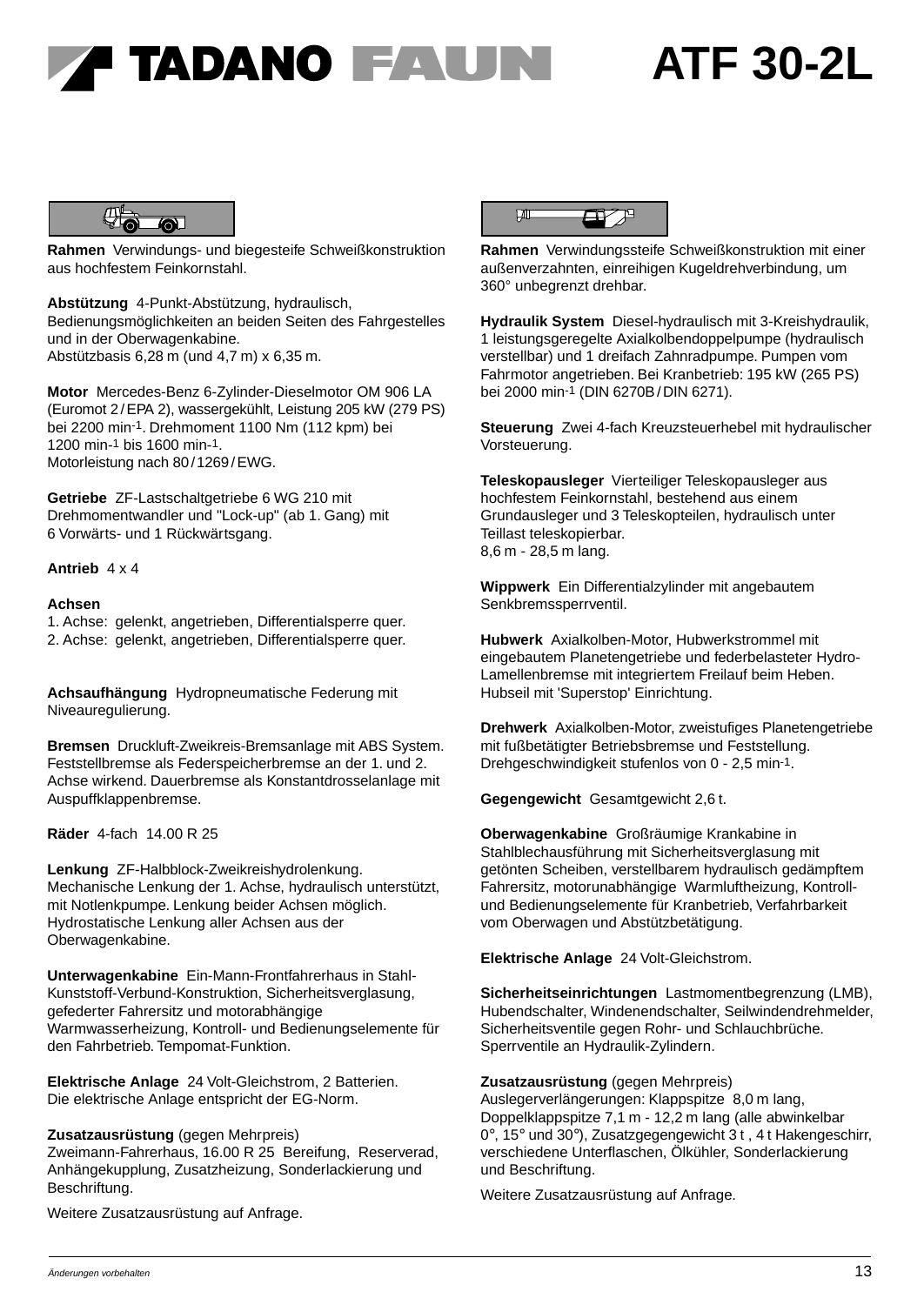## **' TADANO FAUN**

## **ATF 30-2L**



**Frame** Torsion resistant, welded construction made from high strength, fine-grained steel.

**Outriggers** 4 point, telescopic hydraulic outriggers with controls on both sides of carrier and in superstructure cab. Outrigger base 6.28 m (4.7 m mid extension) x 6.35 m.

**Carrier engine** Mercedes-Benz 6 cylinder model OM 906 LA (Euromot 2 / EPA 2), water-cooled diesel engine. Rated at 205 kW (279 HP) at 2200 min-1. Torque 1100 Nm (112 kpm) at 1200 min-1 - 1600 min-1. Engine rating according to 80 / 1269 /EWG.

**Transmission** ZF Powershift transmission 6 WG 210 with hydrodynamic torque converter (with "lock-up" from 1st gear) and with 6 forward gears and 1 reverse gear.

**Drive** 4 x 4

#### **Axles**

1st axle: steered, driven, with differential lock. 2<sup>nd</sup> axle: steered, driven, with differential lock.

**Suspension** Hydro-pneumatic with levelling adjustment.

**Brake system** Service brakes: dual circuit compressed air system with ABS. Parking brake: spring loaded type acting on 1<sup>st</sup> and 2<sup>nd</sup> axles. Auxiliary brakes: engine exhaust brake and constant throttle engine brake system.

**Tyres** (4) 14.00 R 25.

**Steering system** From carrier cab: ZF semi-block dual circuit hydraulic steering, mechanical steering of front axle with hydraulic assistance and emergency steering pump. Steering of both axles possible.

All axles steered hydrostatically from superstructure cab.

**Carrier cab** One-man full width cab of composite (steel sheet metal and fibre-glass) structure, with safety glass, spring-cushioned adjustable seat, engine dependent hot-water heater. Complete controls and instrumentation for road travel. Speed control.

**Electrical system** 24 volt DC system, 2 batteries. Electrical system conforms with EEC-regulations.

### **Optional Euipment** (at extra charge)

Two-man carrier cab, 16.00 R 25 tyres, spare wheel and tyre, towing attachment, additional heater, special painting and lettering.

Further optional equipment available upon request.



**Frame** Torsion-resistant, all-welded structure of high strength steel. Connected to carrier by single-row ball-bearing slewing ring with external gearing for 360° continuous rotation.

**Hydraulic system** Three circuit diesel hydraulic system with 1 double axial piston variable displacement pump (hydraulically adjustable) and 1 triple gear pump. Pumps driven by carrier engine rated at 195 kW (265 HP) at 2000 min-1 (DIN 6270B/DIN 6271).

**Controls** Hydraulic, 2 joy-stick levers for simultaneous operation of crane motions.

**Telescopic boom** 4 sections, made of high tensile, finegrained steel, consisting of 1 base section and 3 telescoping sections. All telescope sections extendable under partial load. 8.6 m to 28.5 m long.

**Derricking system** 1 double acting hydraulic cylinder with integral brake and holding valve.

**Main winch** Axial piston motor, winch drum with integrated planetary reduction and with hydraulically controlled springloaded, multiple disc brake and with integrated free rotation (no sagging of load when hoisting). Hoist cable with 'Super-Stop' easy reeving system.

**Slewing system** Axial piston motor with two-stage planetary reduction with a foot actuated service and a parking brake. Speed infinitely variable 0 - 2.5 min-1.

**Counterweight** Standard 2,6 t.

**Superstructure cab** Spacious all-steel panoramic cab with safety (tinted) glass windows, hydraulically-cushioned adjustable seat, engine independent hot air heater. Complete controls and instrumentation for crane operation, on-site travelling and outriggers.

**Electrical system** 24 volt DC system.

**Safety devices** Load moment device (LMD), hoist limit switch, lower limit switch, drum turn indicator, safety valves against pipe and hose rupture. Holding valves on hydraulic cylinders.

### **Optional Equipment** (at extra charge)

Lattice boom extensions: single folding 8.0 m long, doublefolding 7.1 m - 12.2 m long (both with offsets  $0^\circ$ , 15 $^\circ$  and 30 $^\circ$ ), additional counterweight 3 t, 4 t swivel hook, selection of hook blocks, oil cooler, special painting and lettering.

Further optional equipment available upon request.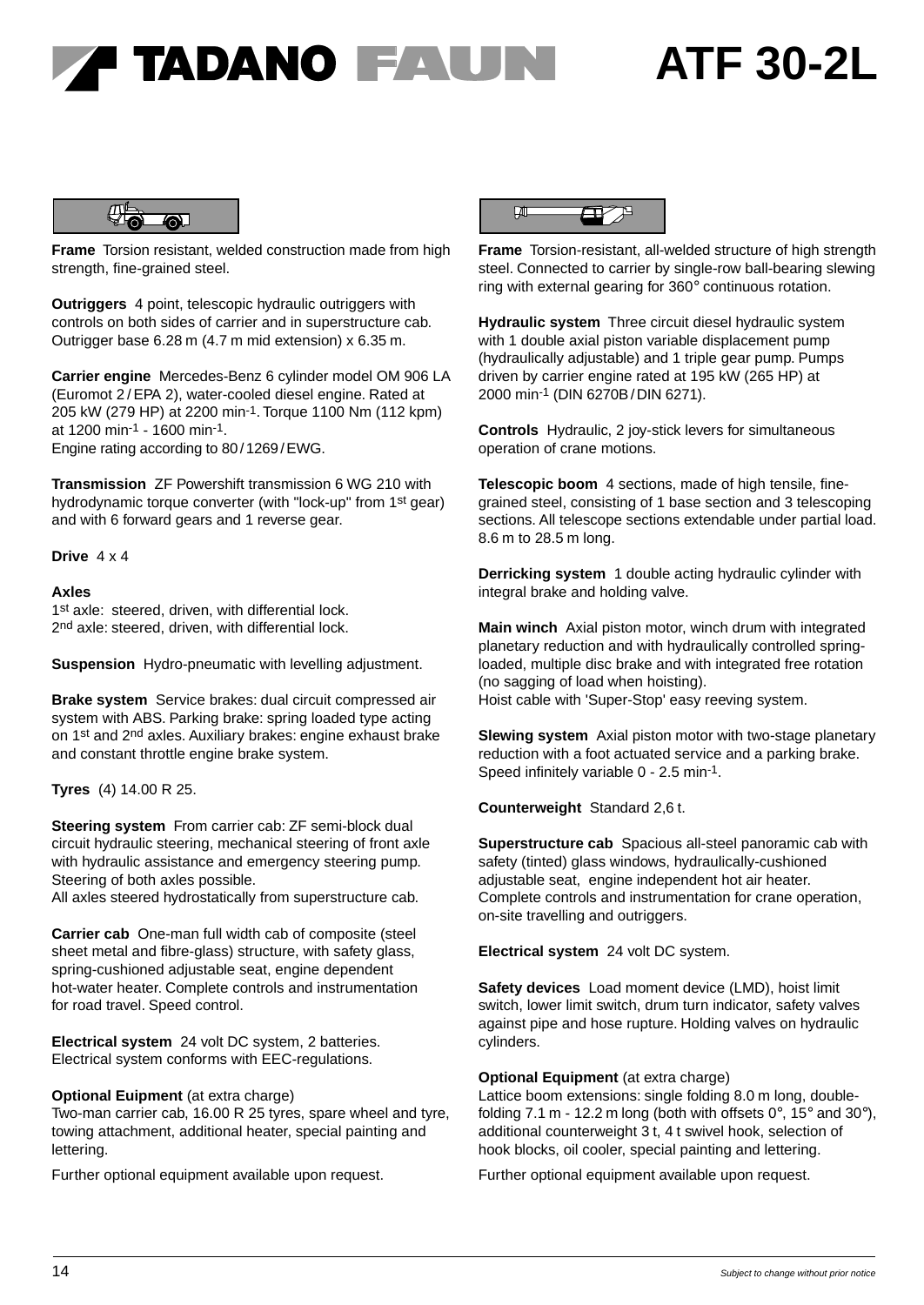### F TADANO FAUNI

## **ATF 30-2L**



**Châssis** Construction mécano-soudée, en acier fin, résistante aux fléxions et aux torsions.

**Calage** Calage à 4 points, complètement hydraulique. Commande des stabilisateurs des deux côtés du châssis et de la cabine du grutier. Calage 6,28 m (aussi 4,7 m) x 6,35 m.

**Moteur** Mercedes-Benz diesel 6 cylindres, modèle OM 906 LA (Euromot 2 / EPA 2), refroidi par eau, de 205 kW (279 CV) à 2200 min-1. Couple: 1100 Nm (112 kpm) à 1200 min-1 - 1600 min-1. Puissance selon 80 / 1269 / EWG.

**Boîte de vitesse** Boîte powershift ZF 6 WG 210, avec convertisseur de couple et embrayage "Lock up" (à partir de la 1ère vitesse), avec 6 vitesses AV et 1 vitesse AR.

### **Entraînement** 4 x 4

### **Essieux**

- 1er essieu: directeur, entraîné, blocage de différentiel Entraînement 4 x 4<br>
Essieux<br>
1<sup>er</sup> essieu: directeur, entraîné, blocage de différentiel<br>
transversal.<br>
2<sup>ième</sup> essieu: directeur, entraîné, blocage de différentiel Essieux<br>
1<sup>er</sup> essieu: directeur, er<br>
transversal.<br>
2<sup>ième</sup> essieu: directeur,<br>
transversal.
- 

**Suspension** Hydro-pneumatique, avec réglage de niveau

**Freins** Système à air comprimé, à double circuit, avec système ABS. Frein de stationnement: avec accumulateurs à ressort agissant sur le 1er et 2ième essieu. Frein continu: Frein sur échappement avec étrangleur.

### **Pneus** 4 x 14.00 R 25

**Direction** Semi-bloc à double circuit, marque ZF. Direction mécanique du 1er essieu, à assistance hydraulique, avec pompe de direction auxiliaire. Direction des 2 essieux possible. Direction hydro-statique de tous les essieux depuis la cabine du grutier.

**Cabine** Cabine mono-place, construction en matière composite fibre de verre et acier. Vitrage en verre de sécurité, siège du conducteur à ressort. Chauffage à eau chaude relié au moteur. Organes de contrôle et de commande pour la conduite. Régulateur de vitesse.

**Système électrique** 24 V courant continu, 2 battéries, Conforme aux normes CE.

**Equipement supplémentaire** (avec supplément de prix) cabine bi-place, pneus 16.00 R 25, roue de secours, attache-remorque, chauffage auxiliaire, peinture spéciale et inscription.

Autres équipements supplémentaires sur demande.



**Plate forme** Construction mécano-soudée résistante à la torsion. Couronne d'orientation à billes à une rangée, à denture extérieure, permettant une rotation illimitée sur 360°.

**Système hydraulique** Diesel-hydraulique à 3 circuits, 1 double pompe à pistons axiaux à régulation de puissance (à réglage hydraulique) et 1 pompe triple à engrenages. Actionnement des pompes par le moteur. Puissance pour travaux de grue 195 kW (265 CV) à 2000 min-1 selon DIN 6270B / DIN 6271.

**Commande** 2 manipulateurs à commande en croix (4 sens), assistés hydrauliquement.

**Flèche télescopique** 1 flèche de base et 3 éléments télescopiques en acier fin, hydrauliquement télescopable avec charge partielle. Longueur 8,6 m à 28,5 m.

**Mécanisme de relevage** 1 vérin différentiel muni de clapet de freinage de descente.

**Mécanisme de levage** Moteur hydraulique, tambour de levage avec boîte planétaire incorporée, frein d'arrêt à disques multiples à ressort, libéré lors du levage. Câble de levage avec dispositif 'Super-Stop'.

**Orientation** Moteur hydraulique avec entraînement planétaire à 2 gammes. Frein de service actionné par l'intermédiaire d'une pédale et frein de stationnement. Vitesse de rotation 0 à 2,5 min-1 en continu.

**Contrepoids** Poids total 2,6 t.

**Cabine du grutier** Cabine de grue spacieuse, en acier, avec vitrage de sécurité en verre teinté, siège réglable et amorti hydrauliquement, chauffage à air chaud indépendant du moteur, éléments de commande et de contrôle pour travaux sur chantier, conduite et calage de la grue depuis la cabine du grutier.

**Système électrique** 24 V courant continu.

**Dispositifs de sécurité** Limiteur de charge (CEC), interrupteur de fin de course de levage et de treuil, indicateur du nombre de tours, soupapes de sécurité contre ruptures des conduites et flexibles, clapets sur vérins hydraulique.

**Equipement supplémentaire** (avec supplément de prix) Fléchette en treillis de 8 m rabattable, fléchette double de 7,1 m à 12,2 m rabattable (toutes inclinables à 0° / 15° et 30°), contrepoids additionnel de 3 t, 4 t elingues, sélection de moufles, refroidisseur d'huile, peinture spéciale et inscription.

Autres équipements supplémentaires sur demande.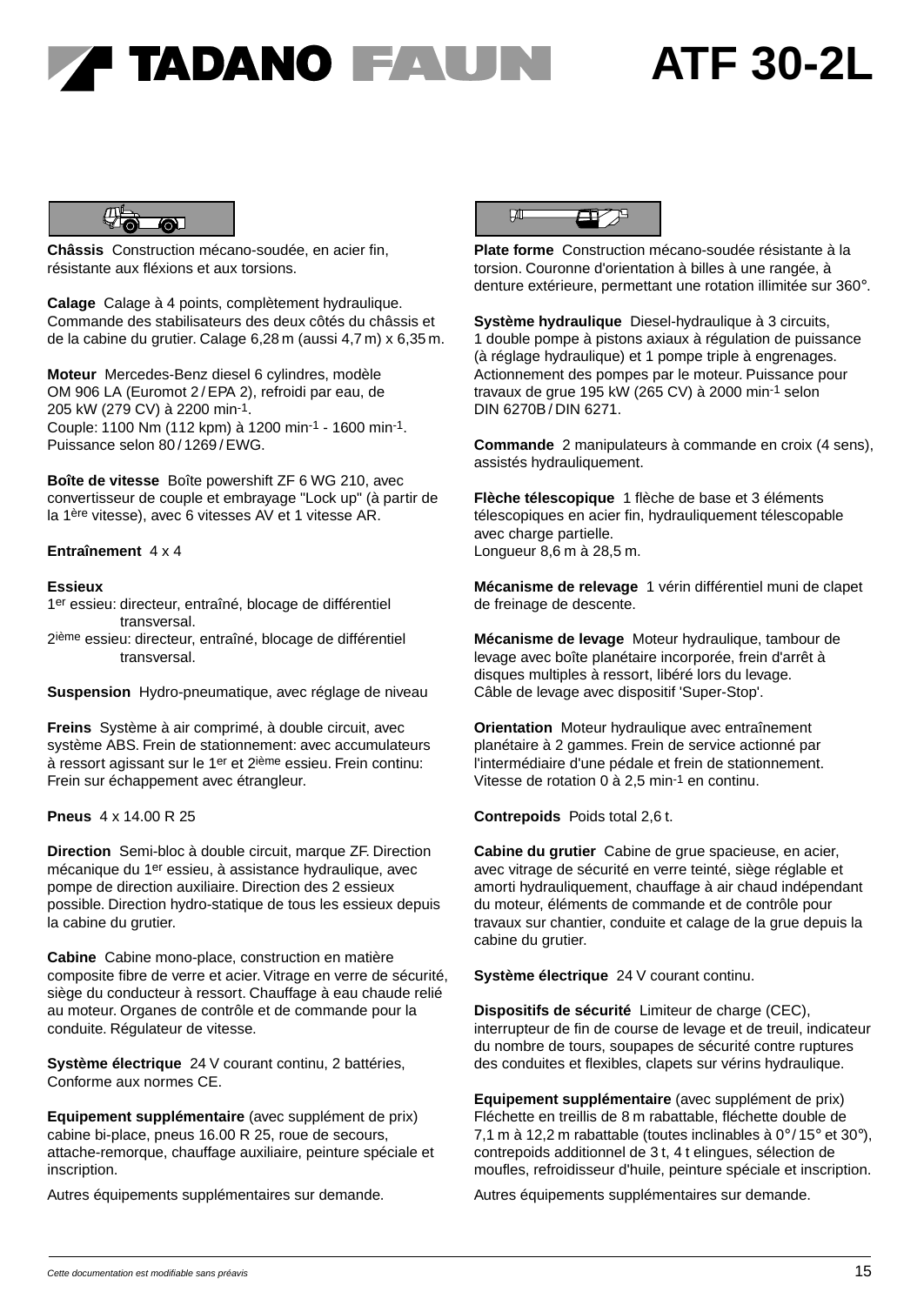### ' TADANO FAUNI

### **ATF 30-2L**



**Chasis portante** Construcción de acero de alta resistencia soldado, resistente a la torsion y a la flexión.

**Estabilizadores** Estabilizadores hidráulicos de 4 puntos. Posibilidad de manejo desde ambos lados del chasis portante y desde la cabina de la grúa. Extensión de los estabilizadores: 6,28 m (y 4,70 m) x 6,35 m.

**Motor** Mercedes-Benz modelo OM 906 LA (Euromot 2 / EPA 2), 6 cilindros, diesel, refrigerado por agua. Nominal 205 kW (279 HP) a 2200 min-1. Par 1100 Nm (112 kpm) a 1200 min-1 - 1600 min-1. Potencia del motor según 80/1269/EWG.

**Transmisión** Transmisión ZF tipo powershift 6 WG 210, con convertidor de par. Convertidor con embrague "lock-up" (a partir de la 1ª marcha). 6 marchas adelante y 1 marcha atrás.

### **Tracción** 4 x 4

#### **Ejes**

- 1<sup>o</sup> eje: de dirección, accionado, con bloqueo diferencial transversal.
- 2º eje: de dirección, accionado, con bloqueo diferencial transversal.

**Suspensión** Suspensión hidroneumática con regulación de nivel.

**Sistemas de frenos** Accionamiento neumático de doble circuito con sistema anti bloqueo ABS. Freno de estacionamiento del tipo muelles cargados, liberados por aire, sobre los ejes  $1^{\circ}$  y  $2^{\circ}$ . Freno continuo: sistema estrangulador constante y freno tipo estrangulación sobre el escape del motor diesel.

#### **Neumáticos** 4 x 14.00 R 25

**Dirección** Hidráulica ZF semibloqueo de doble circuito. Giro mecánico sobre el 1º eje, asistido hidráulicamente. Bomba hidráulica de emergencia accionada por la transmisión. Dirección de los 2 ejes posible. Desde la cabina de la superestructura: dirección hidro-estática de ambos ejes.

**Cabina** Cabina en el lado izquierdo para una persona, en construcción de acero y fibra de vidrio. Cristales de seguridad, asiento con suspensión de resorte, calefacción por agua caliente del motor. Elementos de control e instrumentos para circulación por carretera. Regulador de velocidad.

**Sistema eléctrico** Sistema de 24 V c.c. con 2 baterias, El sistema eléctrico cumple la normativa CEE.

**Equipo adicional** (con suplemento de precio) Cabina para dos personas, neumáticos 16.00 R 25, rueda de repuesto, embrague de remolque, calefacción adicional, pintura especial e inscripción.

Otros equipos adicionales bajo demanda.



**Superestructura** Construida en aceros soldados, resistente a la torsión. Corona de giro con rodamiento de una fila de bolas con dientes externos para giro continuo de 360°.

**Sistema hidráulico** Sistema hidráulico de 3 circuitos, 1 bomba doble de pistones axiales de caudal variable (regulable hidráulicamente) y una bomba triple de engrenajes. Accionamiento de las bombas por el motor. Salida del motor para operación de la grúa: 195 kW (265 HP) a 2000 min-1 según DIN 6270B/DIN 6271.

**Mandos** 2 palancas de control de tipo joy-stick para movimientos simultáneos de la grúa (4 direcciones), assistidos hidráulicamente.

**Pluma telescópica** 4 secciones, un tramo base y 3 telescópicos de acero de alta resistenca soldado, los tramos se pueden telescopar hidráulicamente bajo carga. Longitud de 8,6 m a 28,5 m.

**Elevación de pluma** Mediante un cilindro hidráulico de doble efecto con válvula de retención integrada.

**Cabrestante principal** Motor hidráulico de pistones axiales. Tambor del cabrestante con reducción planetaria y frenos de disco múltiples accionado, con sistema libre de elevación. Cable de elevación con sistema de enhebrado fácil y 'Super-Stop'.

**Sistema de giro** Motor hidráulico de pistones axiales con reducción planetária de dos etapas. Freno de servicio controlado por pedal y freno de estacionamiento. Velocidad de giro gradual de 0 a 2,5 min-1.

**Contrapeso** Peso total de 2,6 t.

**Cabina de la grúa** Cabina espaciosa, construida en acero, con cristales coloreados de seguridad. Asiento del operador regulable amortiguado hidráulicamente, calefacción por aire caliente independiente del motor. Controles, instrumentos y mandos de conducción para la operación de la grúa y para el desplazamiento en obra. Mandos para nivelación y extensión de los estabilizadores.

**Sistema eléctrico** Sistema de 24 V c.c.

**Medidas de seguridad** Limitación del momento de carga (LMC), interruptor de final de elevación, interruptor de 3 últimas vueltas en cabrestante, indicador de bajada o subida del cable del cabrestante, válvulas de seguridad para rotura de tubos y latiguillos. Válvulas de retencón en los cilindros hidráulicos.

**Equipo adicional** (con suplemento de precio) Plumines: Plumín plegable de 8 m, plumín doble plegable de 7,1 m a 12,2 m (todos acodable en 0° / 15° y 30°), contrapeso suplementário de 3 t, gancho de bola de 4 t, selección de ganchos, refrigerador de aceite, pintura especial y inscripción.

Otros equipos adicionales bajo demanda.